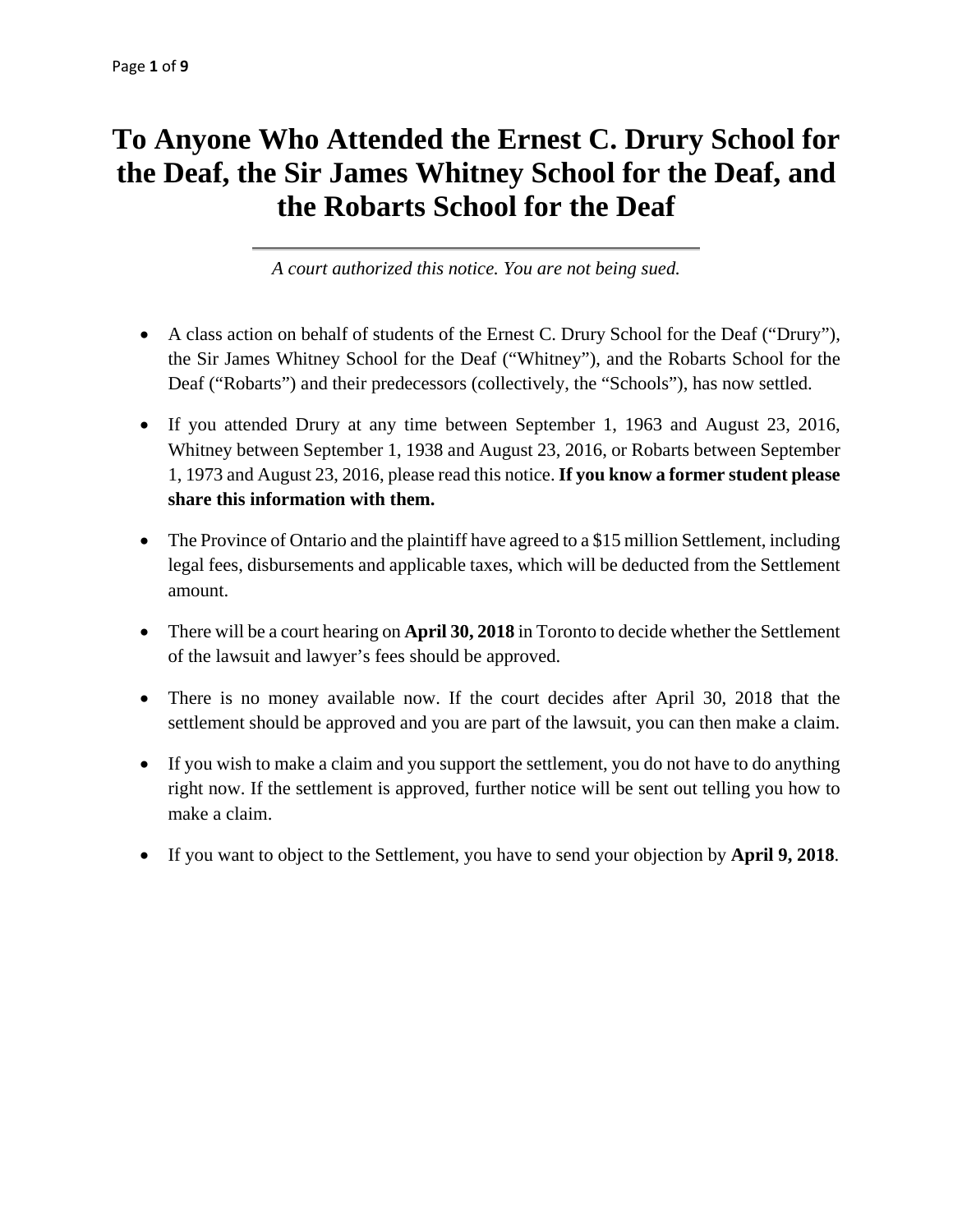#### WHAT THIS NOTICE CONTAINS

|                                                   | Page 3 |
|---------------------------------------------------|--------|
| 1. Why is there a notice?                         |        |
| 2. What is this lawsuit about?                    |        |
| 3. Why is this a class action?                    |        |
| 4. Who is included in the lawsuit and settlement? |        |
| 5. Is there any money available now?              |        |
|                                                   | Page 4 |
| 6. Do I have a lawyer in the case?                |        |
| 7. How will the lawyers be paid?                  |        |
|                                                   | Page 5 |
| 8. What does the Settlement provide?              |        |
| 9. How much will my payment be?                   |        |
| 10. What is a Serious Sexual Assault?             |        |
| 11. What is a Serious Physical Injury?            |        |
| 10. When $\sim$ 11 I access as expressed to       |        |

- 12. When will I receive my payment?
- 13. What am I giving up in the Settlement?
- 14. Can I remove myself from the Settlement?
- 15. Does the Settlement impact my current placement or my eligibility for social assistance programs?

## **HOW TO RECEIVE A PAYMENT...................................................Page 7**

- 16. How can I receive a payment?
- 17. How will payments be calculated?
- 18. What if my claim is denied?
- 19. What if I disagree with my payment amount?

#### **OBJECTING TO THE SETTLEMENT..............................................Page 8**

20. How do I tell the Court if I do not like the Settlement?

#### **THE APPROVAL HEARING............................................................Page 9**

- 21. When and where will the Court decide whether to approve the Settlement?
- 22. Do I have to attend the hearing?
- 23. May I speak at the hearing?

#### **GETTING MORE INFORMATION ...................................................Page 9**

24. How do I get more information?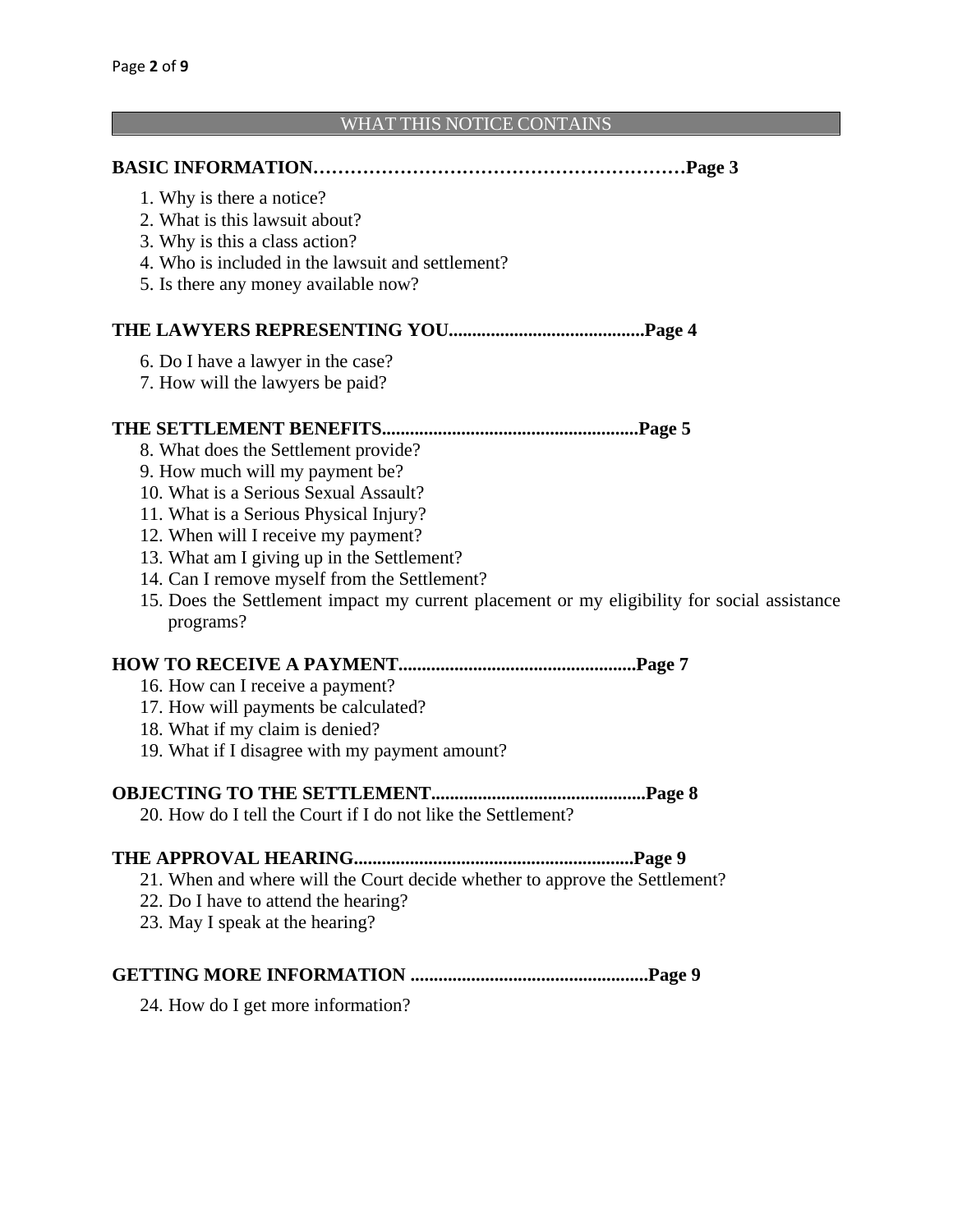# BASIC INFORMATION

# **1. Why is there a notice?**

The Ontario Superior Court of Justice (the "Court) authorized this notice because you have a right to know about the proposed Settlement and about all of your options before the Court decides whether to give final approval to the Settlement. This notice explains the lawsuit, the Settlement, and your legal rights.

A judge of the Ontario Superior Court of Justice is currently overseeing this case. The case is known as *Welsh v Her Majesty the Queen in the Right of Ontario*, Court File No. CV-15- 53404200CP. The person who sued is called the Plaintiff. The Province of Ontario is the Defendant.

## **2. What is this lawsuit about?**

The lawsuit says the Province of Ontario failed to properly care for and protect people who attended and resided at Drury, Whitney and Robarts. The lawsuit says that the students were emotionally, physically, and psychologically traumatized by their experiences at the school. The Province of Ontario denies these claims.

# **If you are having a difficult time dealing with these issues, you can call 1-855-823-0656 (TTY: 1-877-627-7027) for assistance.**

#### **3. Why is this a class action?**

In a class action, one person called the "representative plaintiff" sues on behalf of people who have similar claims. All of these people are a "class" or "class members." The court resolves the issues for all class members in one case, except for those who already removed themselves from the class, or who have received compensation and signed a separate release in a separate legal proceeding.

The representative plaintiff in this case is Christopher Welsh. Mr. Welsh attended Drury from 1964 until 1971 and Robarts from 1972 to 1976.

## **4. Who is included in the Settlement?**

You are included in the Class if:

- you attended or resided at Drury or its predecessor as students from September 1, 1963 to August 23, 2016;
- you attended or resided at Whitney or its predecessor as students from September 1, 1938 to August 23, 2016;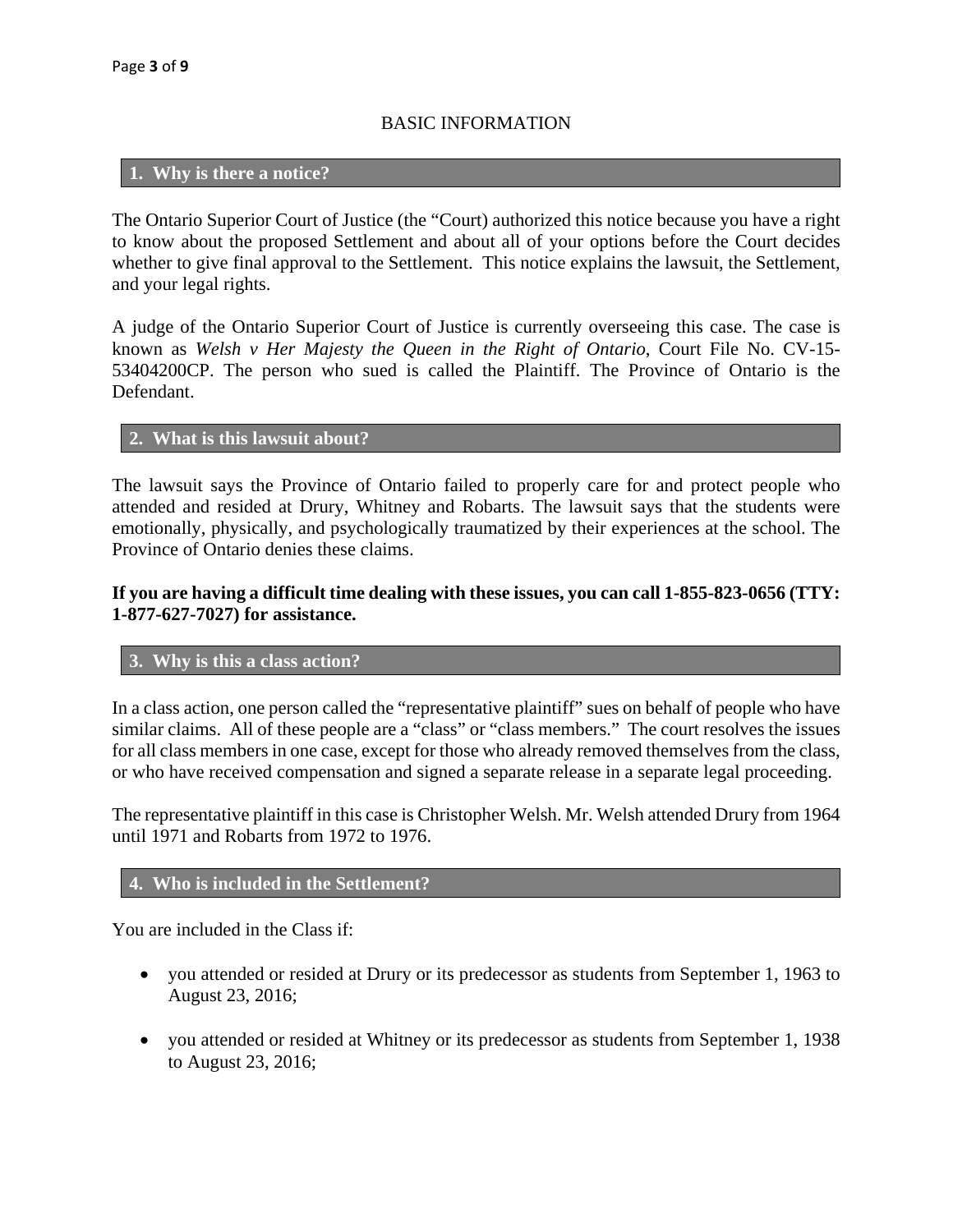- you attended or resided at Robarts or its predecessor as students from September 1, 1973 to August 23, 2016; or
- you are an estate trustee for a person who was a student at one of the Schools during the time periods described above and that person was living on or after August 10, 2013.

The Settlement includes people who are in the Class.

Please note that while spouses, children, grandchildren, parents, grandparents or siblings of someone who attended or was in residence at one or more of the Schools between March 31, 1978 and August 23, 2006 were included in the class separately, there is no compensation available for such spouses, children, grandchildren, parents, grandparents or siblings in the Settlement.

If you are not sure whether you are included in the Settlement, you may call 1-855-823-0656 (TTY: 1-877-627-7027) with questions or visit www.Schoolsforthedeafclassaction.ca. You may also write with questions to Schools for the Deaf Settlement, 3-505, 133 Weber Street North, Waterloo, Ontario, N2J 3G9 or by email at Schoolabuseclassaction@crawco.ca.

## **5. Is there any money available now?**

No money or benefits are available now because the Court has not yet decided whether the Settlement should be approved. If the Settlement is approved, you will be notified about how to make a claim.

## THE LAWYERS REPRESENTING YOU

## **6. Who are the lawyers for the Plaintiffs?**

The Court has appointed Koskie Minsky LLP from Toronto to represent you and other Class Members as "Class Counsel." You will not be personally charged for these lawyers. If you want to be represented by another lawyer, you may hire one to appear in Court for you at your own expense.

#### **7. How will the lawyers be paid?**

Class Counsel will not be paid until the Court declares that the fees being paid are fair and reasonable. Class Counsel will ask for fees of no more than 25% of the settlement amount, plus applicable taxes.

All payments to the class members will come from the settlement, after payment of the legal fees, tax and a mandatory payment to the Class Proceedings Fund.

The Court will decide the amount of payment to be paid out of the settlement funds.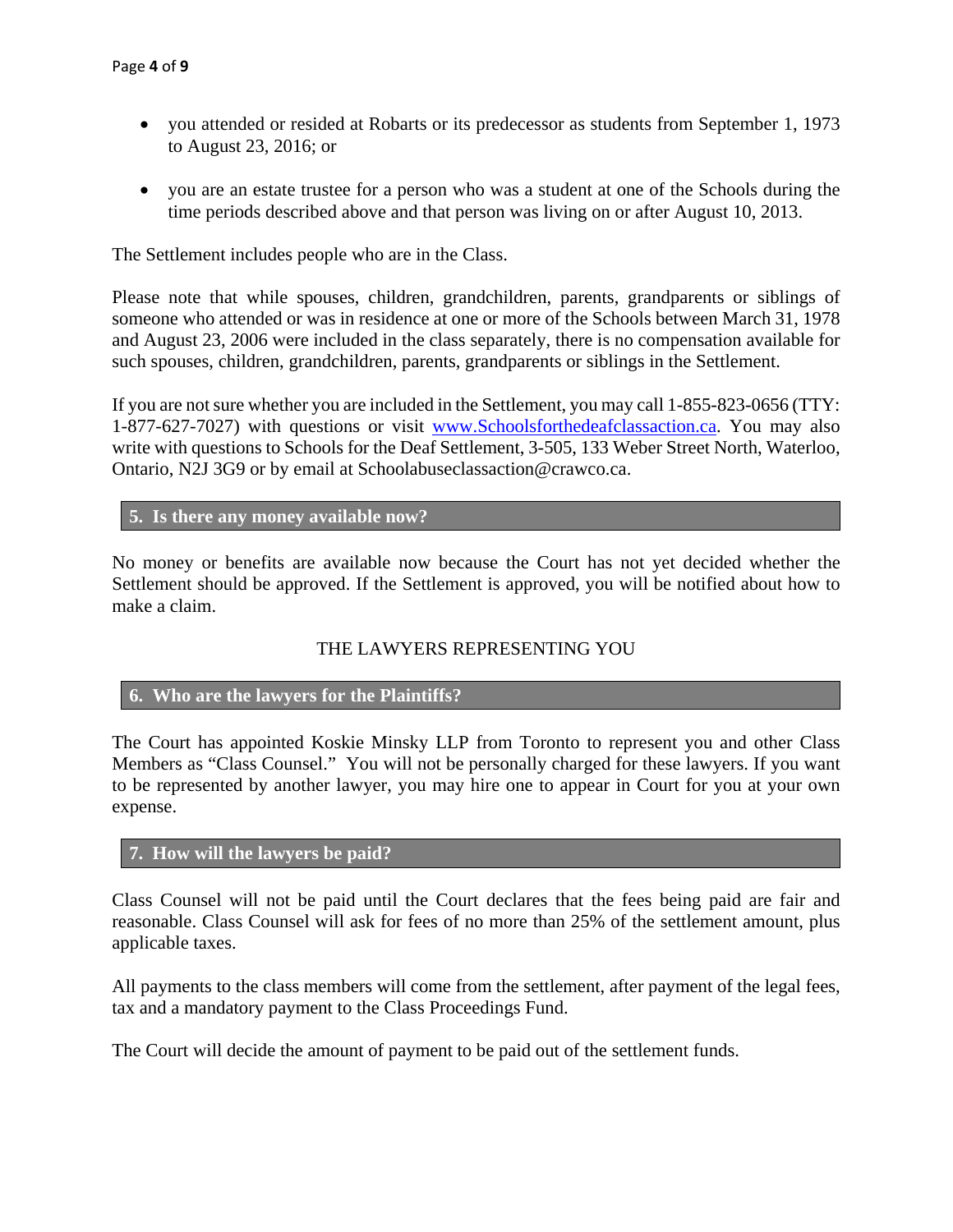## THE SETTLEMENT BENEFITS

#### **8. What does the Settlement provide?**

If the Settlement is approved and becomes final, it will provide benefits to eligible class members. The Province has agreed to pay \$15 million to a Settlement Fund to make payments to eligible class members, as well as to pay for legal fees and expenses.

More details are in a document called the Settlement Agreement, which is available at www.Schoolsforthedeafclassaction.ca.

#### **9. How much will my payment be?**

The amount of your payment will depend on the level of harm you suffered. The maximum available compensation is \$45,000.

The Claims Administrator will determine the amount of compensation provided to claimants based on categories of harm set out in the Settlement Agreement. The claims process is confidential and no claimant will be required to testify in court or be cross-examined.

The settlement will compensate people for sexual and physical abuse. The chart below outlines the categories of harm that will be compensated in the Settlement starting with the most serious level of harm.

| <b>CATEGORY OF ABUSE</b>                           | <b>DESCRIPTION OF ABUSE</b>                                                                                                                                              |
|----------------------------------------------------|--------------------------------------------------------------------------------------------------------------------------------------------------------------------------|
| Level 3 sexual assault                             | One or more incidents of Serious Sexual Assault<br>$\bullet$                                                                                                             |
| Level 2 sexual assault                             | Repeated non-consensual sexual touching or other non-<br>$\bullet$<br>consensual sexual behavior that is not a Serious Sexual Assault                                    |
| Level 1 sexual assault                             | Any non-consensual sexual touching or other non-consensual<br>$\bullet$<br>behavior that is not a Serious Sexual Assault                                                 |
| Level 3 physical assault                           | One or more physical assaults causing a Serious Physical<br>$\bullet$<br>Injury                                                                                          |
| Level 2 physical assault                           | One or more physical assaults not causing a Serious Physical<br>$\bullet$<br>Injury, but resulting in an observable injury such as a black<br>eye, bruise, or laceration |
| Level 1 physical assault or<br>other wrongful acts | One or more physical assaults not causing a Serious Physical<br>$\bullet$<br>Injury and not resulting in an observable injury                                            |
|                                                    | Repeated, persistent, and excessive wrongful acts constituting<br>demeaning behaviour, humiliation, or excessive physical<br>punishment                                  |

If the class member's claim provides a description of harm for more than one level within a category, the Claims Administrator will automatically select the most serious level for which the class member is qualified.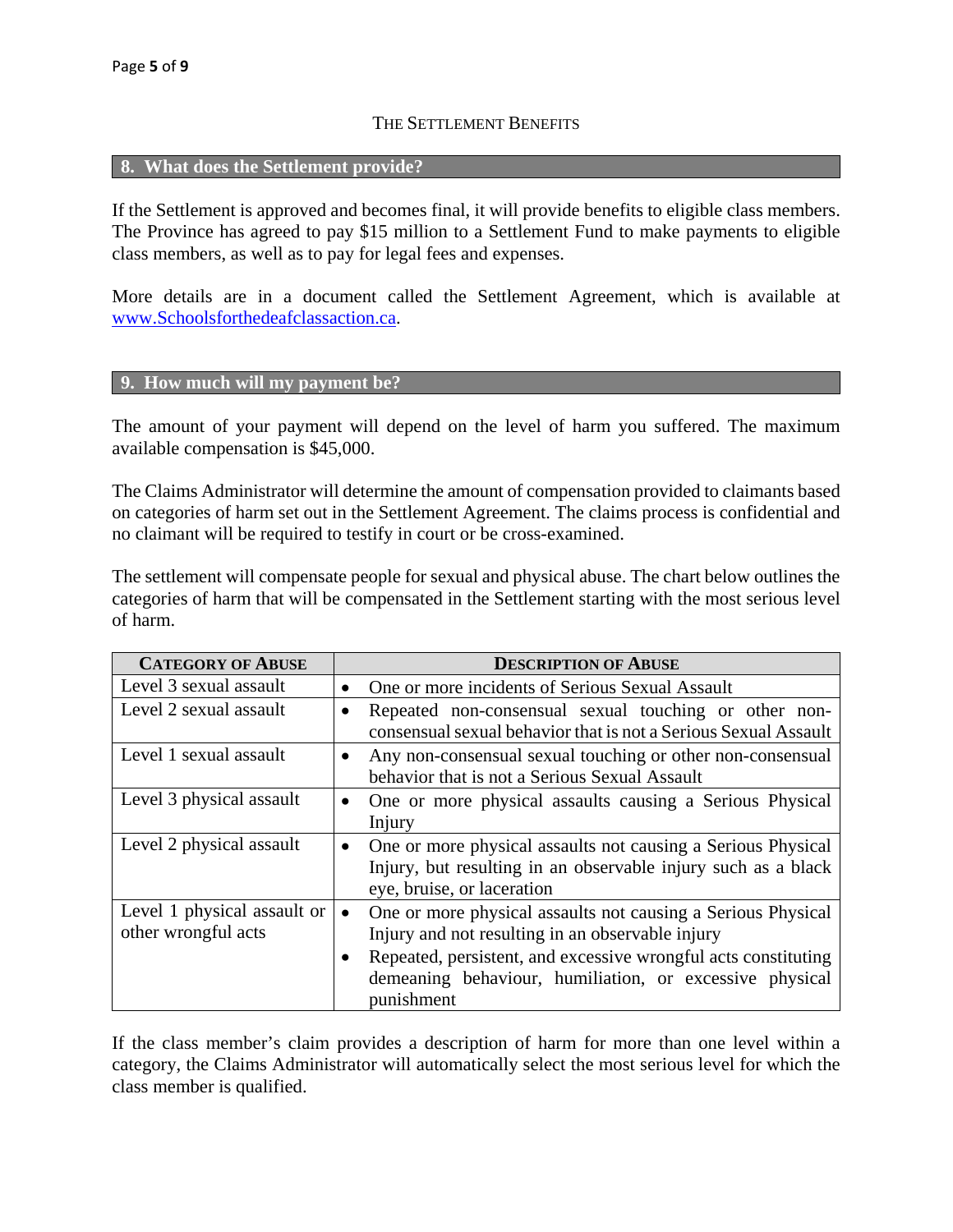#### **10. What is a Serious Sexual Assault?**

A Serious Sexual Assault is non-consensual oral, vaginal, or anal penetration or attempted nonconsensual oral, vaginal or anal penetration.

## **11. What is a Serious Physical Injury?**

A Serious Physical Injury is a physical injury that led to (or should have led to):

- Hospitalization or serious medical treatment by a physician;
- Permanent or demonstrated long-term physical injury, impairment or disfigurement;
- Loss of consciousness:
- Broken bones: or
- A serious but temporary incapacitation such that bed rest or infirmary care for several days duration was required.

#### **12. When will I receive my payment?**

Class Members who are entitled to payments will receive their payments after all claims are assessed. Before anyone can apply or be assessed, the Court must decide whether to grant approval of the Settlement and after any appeals are resolved. If there are appeals, resolving them can take time.

#### **13. What am I giving up in the Settlement?**

Unless you previously excluded yourself from the Settlement, or have received compensation and signed a release in a separate legal proceeding, once the Settlement becomes final, you will give up your right to sue the Province for the claims being resolved by the Settlement. You will be "releasing" the Province and all related people as described in the Settlement Agreement.

The Settlement Agreement describes the released claims with specific descriptions, so please read it carefully. The Settlement Agreement is available at www.Schoolsforthedeafclassaction.ca. If you have any questions you can talk to Koskie Minsky LLP or you can, of course, talk to your own lawyer if you have questions about what this means.

## **14. Can I remove myself from the Settlement and this Lawsuit?**

No. The deadline to remove yourself from the class action was September 1, 2017. If you previously removed yourself from the action, you cannot receive a payment from this Settlement. However, you may still file an objection if you are a member of the class (see Question 20).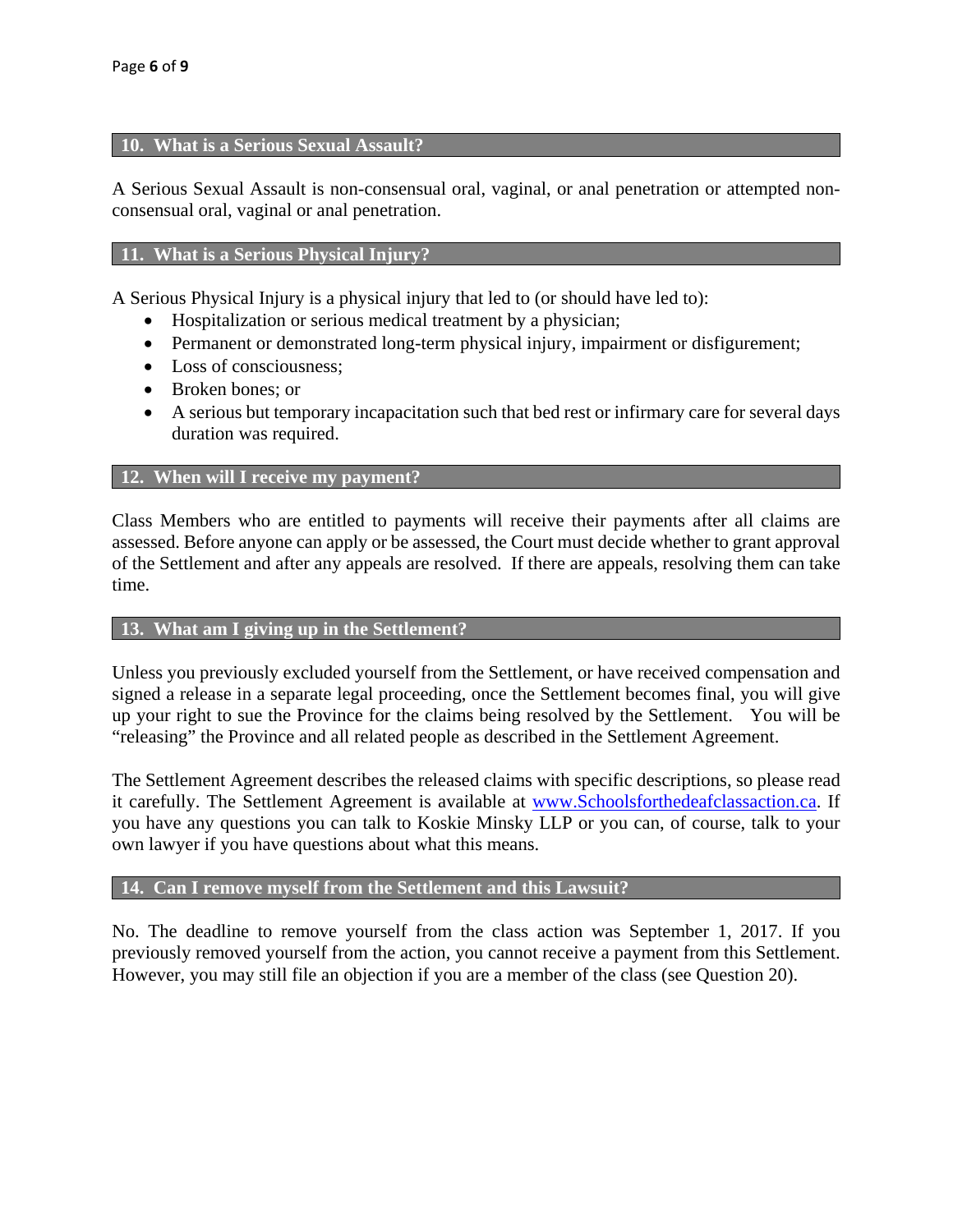**15. Does the Settlement impact my current placement or my eligibility for social assistance programs?** 

No. The Settlement does not impact the current placement for any members who receive community or residential developmental services funded by the Province. Any payment you may receive will not affect your eligibility for (or the amount, nature, and/or duration of) social assistance programs administered by the Province. This includes, but is not limited to, the Ontario Disability Support Program.

#### HOW TO RECEIVE A PAYMENT

#### **16. How can I receive a payment?**

To receive a payment from the Settlement you must make a claim. You can only make a claim under the Settlement if the Settlement is approved by the Court. If the Settlement is approved, to ask for a payment, simply complete and submit the required claim form. Any claims will be assessed by the Claims Administrator. Class Members will not need to testify in Court, but for certain claims a sworn affidavit and supporting documentation will be required.

If the Settlement is approved after April 30, 2018, claim forms will be available at www.Schoolsforthedeafclassaction.ca or by calling 1-855-823-0656 (TTY: 1-877-627-7027).

If a Class Member lacks capacity to complete a claim form then it may be completed by the Class Member's parent or litigation guardian or the Public Guardian and Trustee.

# **17. How will payments be calculated?**

The Claims Administrator will review your claim form and determine if you qualify for a payment. If you do, then the Claims Administrator will determine your payment amount based on the level of harm you suffered.

The maximum level of compensation for the most serious harm is \$37,500, and if funds are left over the maximum amount will be increased to \$45,000. The Claims Administrator will review the information provided by the Class Member in accordance with the chart set out above in Question 9.

The actual amount available for each eligible Class Member will not be determined until after all Claims Forms have been received.

If there is any money left over, the remaining money will be returned to Ontario.

The Settlement Agreement has more detail about how payments will be determined.

**Any claims of harm that happened before September 1, 1963 will be given half the weight than if the harm occurred after September 1, 1963**. This as a result of a compromise between the Plaintiff and the Province for claims that occurred before the passing of the *Proceedings*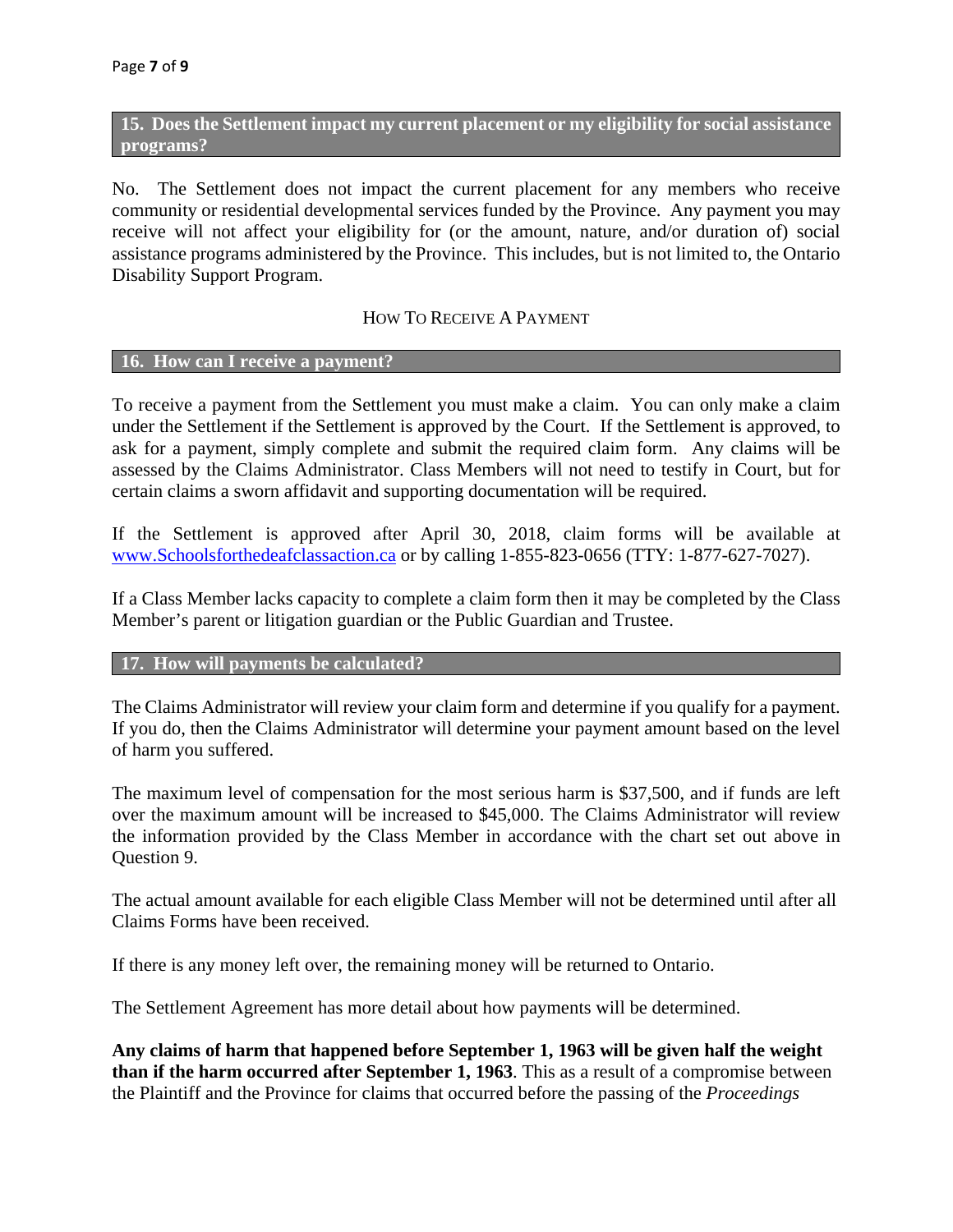*Against the Crown Act*, on September 1, 1963. Before the passing of the *Proceedings Against the Crown Ac*t, certain types of claims could not be made against the Crown.

#### **18. What if my claim is denied entirely?**

If your claim is denied in its entirety, the Claims Administrator will mail or email you a letter. You can ask the Claims Administrator to reconsider its decision, within 21 days of the Claims Administrator's letter denying the claim in its entirety.

## **19. What if I disagree with my payment amount?**

Payment amounts will be determined by the Claims Administrator. Class Members cannot dispute the payment amounts or categories once their claims have been submitted.

## OBJECTING TO THE SETTLEMENT

## **20. How do I tell the Court if I do not like the Settlement?**

You can object to the Settlement if you don't like some part of it. The Court will consider your views. To object, you must submit an objection that includes the following:

- your name, address, and telephone number;
- a statement saying that you object to the Schools for the Deaf Settlement in *Welsh v Her Majesty the Queen in the Right of Ontario*, Court File No. CV-15-53404200CP; and
- the reasons you object to the settlement, along with any supporting materials.

You can submit an objection by mail, E-mail or by phone.

You must submit your objection to:

Schools for the Deaf Settlement 3-505, 133 Weber Street North Waterloo, Ontario, N2J 3G9 E-mail: Schoolabuseclassaction@crawco.ca Phone: 1-855-823-0656 (TTY: 1-877-627-7027)